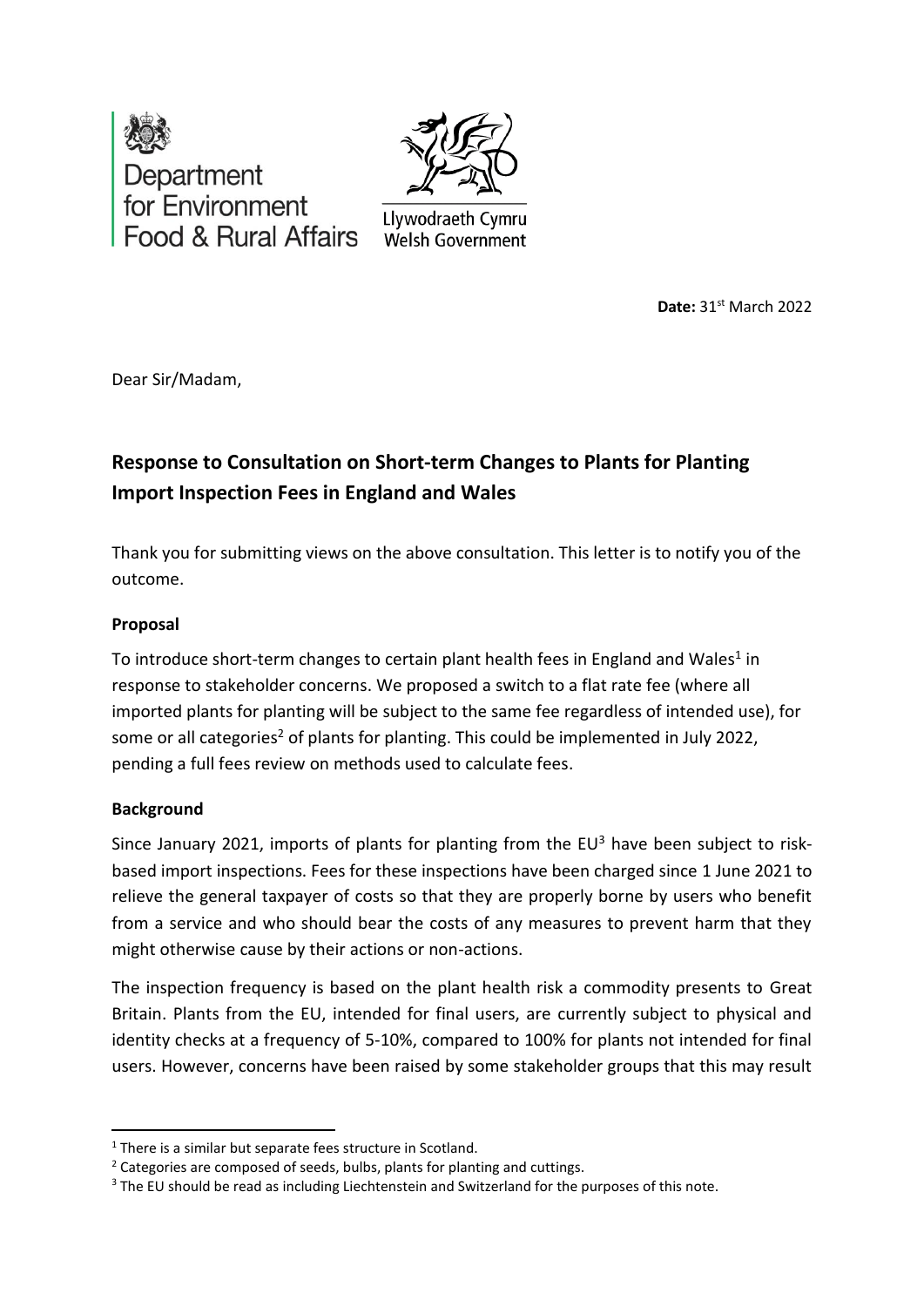in EU finished plants benefiting from a cost advantage over plants imported for finishing in Great Britain.

## **Summary of Responses**

Thirty-four responses were received, these were from:

- Horticultural Trades Association (HTA)
- National Farmers' Union (NFU)
- Royal Forestry Society
- Welsh Horticultural Stakeholders
- Woodland Trust
- Eighteen private nurseries
- Ten private growers
- One private individual

## **Key Concerns and Government Response**

Out of the thirty-four responses received for this consultation, thirty-one responses were supportive of the proposal to introduce a short-term flat rate fee, including the stakeholder groups HTA and NFU.

Despite this support, some responses highlighted concerns around risk categorisation and the associated inspection rates and additional costs for each consignment. The HTA also suggested further changes to reduce costs to businesses.

- o We have listened to the concerns of industry to ensure that new inspection requirements and charging arrangements are practical, proportionate, and risk based.
- o The methodology around the frequency of checks was consulted on separately, please see [here](https://planthealthportal.defra.gov.uk/latest-news/response-to/) for the government response.

The HTA supported the proposal but requested that this flat rate fee is introduced across Great Britain, rather than just England and Wales.

o In all parts of Great Britain, fees are set to fully recover the cost of services provided, in line with the general principle of HM Treasury on cost recovery. As services in Wales are provided by the Animal and Plant Health Agency (APHA) on behalf of the Welsh Government, fees in Wales will mirror those in England. A different cost base applies in Scotland, so there may be some differences to actual fees. For this reason, the flat rate fee proposal has not been extended to Scotland.

Some stakeholders outlined their expectations for the full fees review before the flat rate fee ceases. The NFU requested that the definition of a "final user" is considered as this may impact fees after the flat rate fee has been removed.

 $\circ$  We will consider this definition and ensure it is included in the full fees review.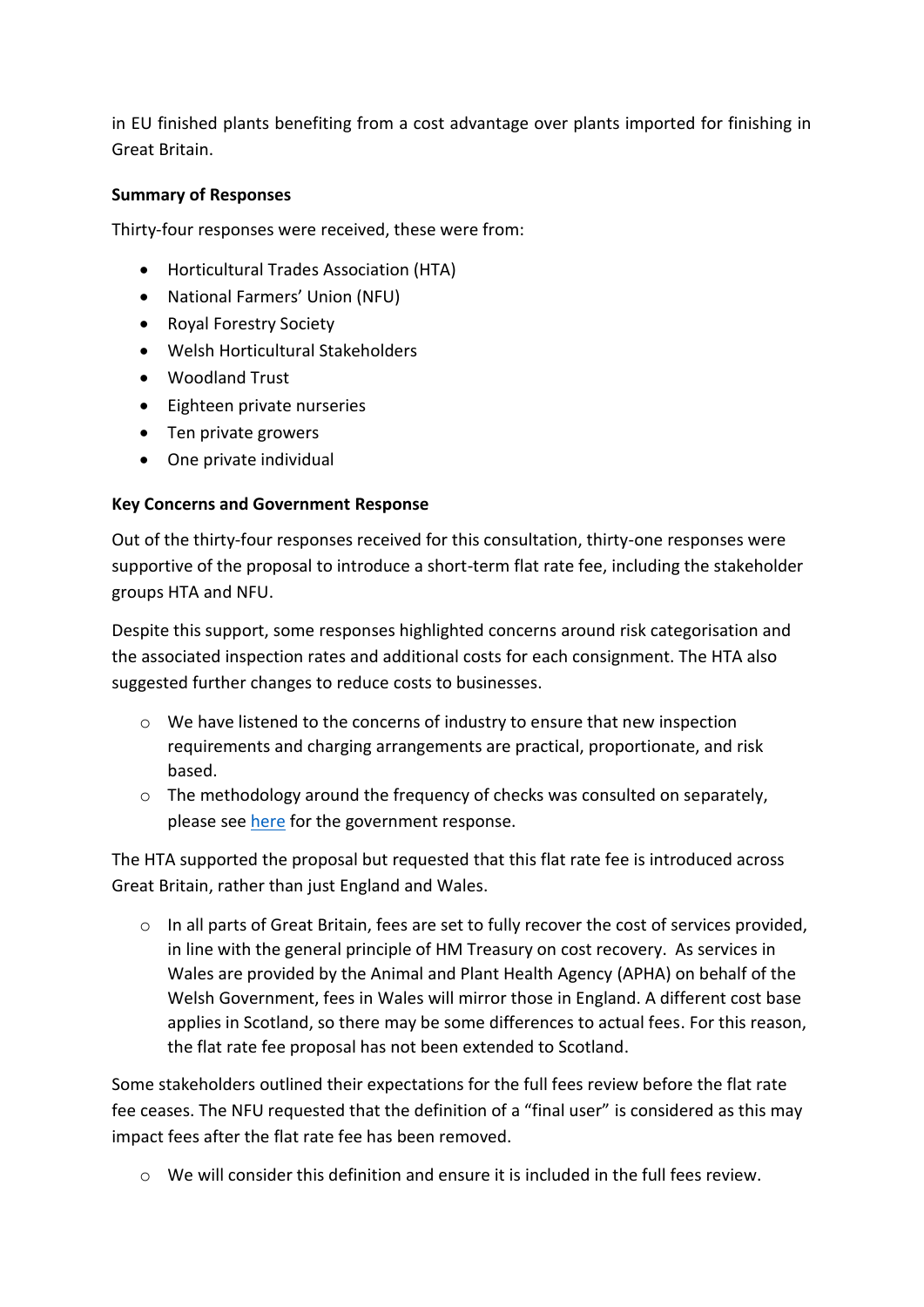The Welsh Horticultural Stakeholders commented that the fees review should consider the balance between inspection frequency and costs to importers and also asked that a wider review should be carried out with more datasets. The HTA asked that a minimum of 6 months warning is given to businesses to signal the end of the flat rate fee.

- $\circ$  Businesses will be fully engaged with the development of the fees review. We will be taking a co-design approach with the Plant Health Fees External Working Group (this group consists of Agricultural Industries Confederation, British Potato Trade Association, British Society of Plant Breeders, Defra, Fresh Produce Consortium, HTA, NFU, Ornamental Aquatic Trade Association, Welsh Government) so that the impact on importers will be considered and will consult widely on proposals
- $\circ$  Sufficient notice will be provided to industry regarding the end date for this flat rate fee.

Three responses were not supportive of the proposal and indicated their preference to maintain fees as currently. One of the three responses did not give their reasons. The second response unsupportive of the proposal was from the Woodland Trust. The Woodland Trust suggested that a flat rate fee would encourage an increase in imported high-risk trees, and therefore pose a significant biosecurity risk, and recommended that government resources should instead be spent on developing the longer-term solution via the full fees review.

o All wood, bark, woody plants for planting and tree products imported into Great Britain from the EU and Rest of World will be subject to the most intensive scrutiny with 100% inspections from July 2022. Therefore, we are confident that, under the new frequency of checks system, the risk of these imported high-risk trees has already been sufficiently addressed.

The third response, from a private nursery, pointed out that a switch to a flat rate fee would significantly increase fees for importing bulbs for the final user (e.g., for flower production or retail). The HTA, though overall a supporter of the proposal, also pointed this out; that the introduction of a flat rate fee increased the costs for those supplying finished plants for the final user.

 $\circ$  Given this feedback, we propose to maintain the existing fee structure for bulbs and seeds and apply the flat rate fees to the remaining categories: plants for planting and cuttings. Any developments to this proposal will be discussed with the Plant Health Advisory Forum.

## **Next steps**

The responses received were generally supportive of the proposal for a flat rate fee. Therefore, this fee for certain categories of plants for planting is planned to be introduced in legislation in June 2022, to come into force in July 2022.